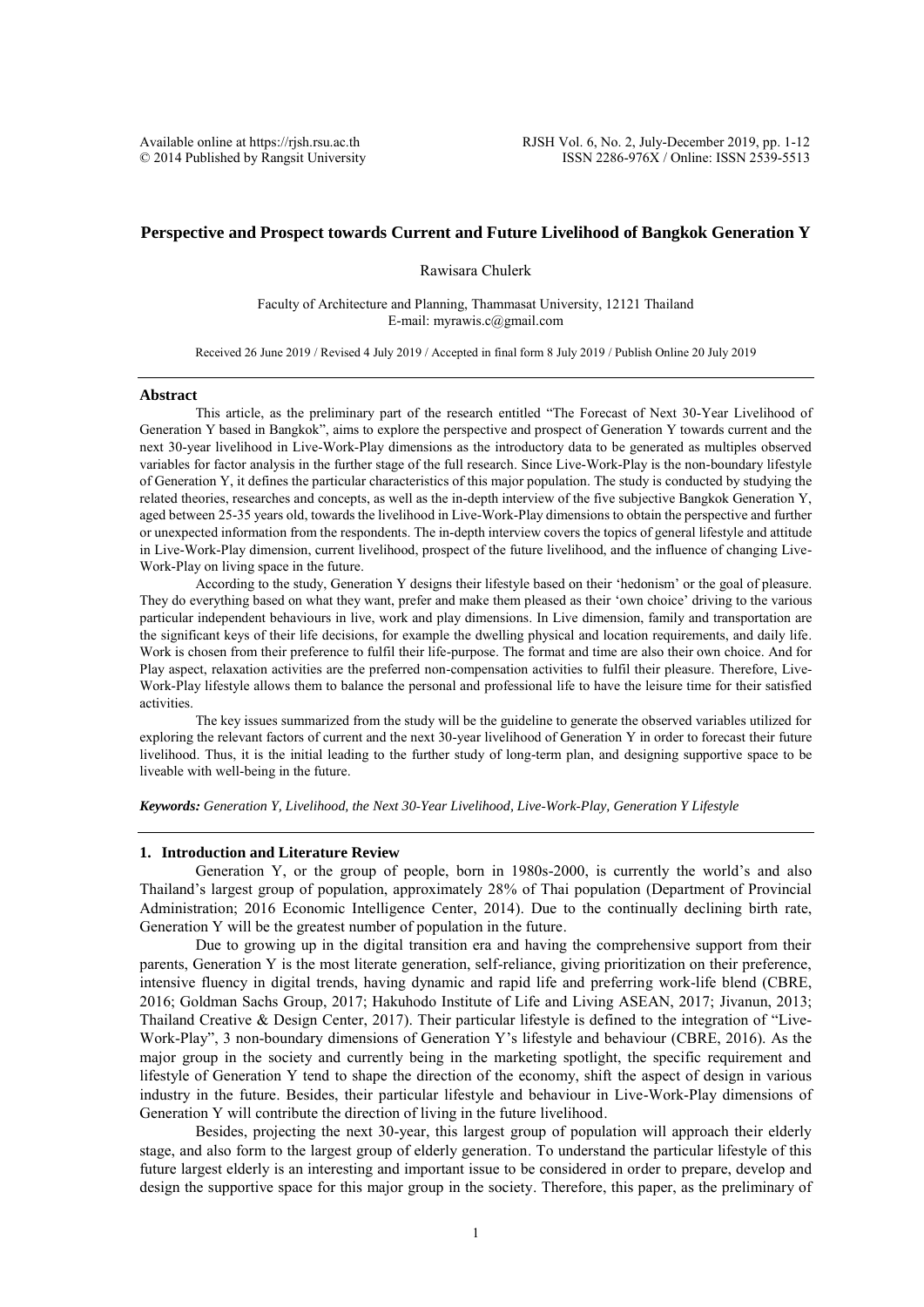the study of forecasting the next 30-year livelihood of Bangkok Generation Y, aims to explore the perspective and prospect towards current and the next 30-year livelihood prospect of Generation Y as the introductory data for the further study regarding the livelihood of this major population.

### **1.1 Generation Y**

Generation Y, born between 1980s and 2000, is the group of Baby Boomers' and Generation X's descendants. They were born in the transition period, from analogue to digital, which is the era of the flourish technology (Tapscott, 2009; TCDC, 2017; Van den Bergh & Behrer, 2011; Zemke, Raines, & Filipzak, 2000). According to Kit and O'Donnell (2009), Generation Y lives in the digital world since they were born with the advanced development of technology, especially the internet. Then, it shapes Generation Y to have the distinctive characteristics comparing to other previous generations. Due to growing up with the computer, internet and complete technology, Generation Y tends to have the multi-skills, be capable of traditional and new media, be high self-confident, emphasize on creating and preserving relationships, precise considering and desire of rapid life (Kit & O'Donnell, 2009 ; Tapscott, 2009).

The general characteristics of Generation Y is summarized that they are self-reliance, believing of making the future better, prioritizing on image and apparel, giving value to the connection with peers, the internet discernment, proficient multi-taskers, learning-oriented, familiar with changes, goal-oriented, preferring work-life blend, and being out of the rules (Dickey & Sullivan, 2007; Donnelly, 2008 ; Eisner, 2005; Gerritsen, 2008; Koco, 2006; William, Page, Petrosky, & Hernandez, 2009)

Even though overall Generation Y has the similar behaviours, attitude, and characteristics, the wide range of ages leads to variation among the group. Then, Generation Y is categorized into sub-group in order to better understand the insight of this generation in both academic and marketing aspects (Stanley, 1995).

Thai Generation Y is categorized into three sub-groups, considering from the grown up, learning, and historical experience according to the different born-year period, which are as follows (Mongkolsiri, 2005):

- (1) Early Generation Y, currently 18-22 years old, is the group that is still studying at university. This group was born in the time of advanced technology development, especially the completely developed internet network. Then, it shapes this group of Generation Y to be digital natives and fluent in technology.
- (2) Early Nester or Mid-Generation Y, currently 23-27 years old, is generally the first jobbers. They are in the stage of attempting to have a stable life. They were born along with the developing of technologies, which encourages them the adaptation of new ideas, especially technology (Sirakidakorn, 2011).
- (3) In-Between Generation Y or Late-Generation Y, currently 28-32 years old, is the group that has some similar characteristics with Generation X. This group is rather stable in work and life; some might be junior executives in an organization or be an entrepreneur. In-Between Generation Y was not born with the complete development of technology, therefore; they are digital immigrants and adaptive of technology, driving them capable in both analogue and digital media (Sirakidakorn, 2011).

# **1.2 Live-Work-Play of Generation Y**

Thailand Creative and Design Center (TCDC,2016) defined the characteristics of Generation Y in the annual trend summary report named "Trends 2017: Blurring the Line". Generation Y places value on selfdevelopment and balance of life (work-life balance) which leads to changing attitude, behaviour and lifestyle comparing to the previous generations. They also give the importance to and support travelling and exploration as a top ranked lifestyle activity. From the characteristic of valuing time and experience seeking, this generation prioritizes on sustainability and health that drives establishment of an abundance of new business.

Thus, it reveals the characteristic of integrating personal and professional lifestyle of Generation Y. Each facet of life determines and affect each other. Not only living and work, but also the relaxation can be defined as another aspect involving work and life. Live-Work-Play is the paradigm to define the balance of three dimensions in personal (live and play) and professional (work) life of Generation Y. Generally, Live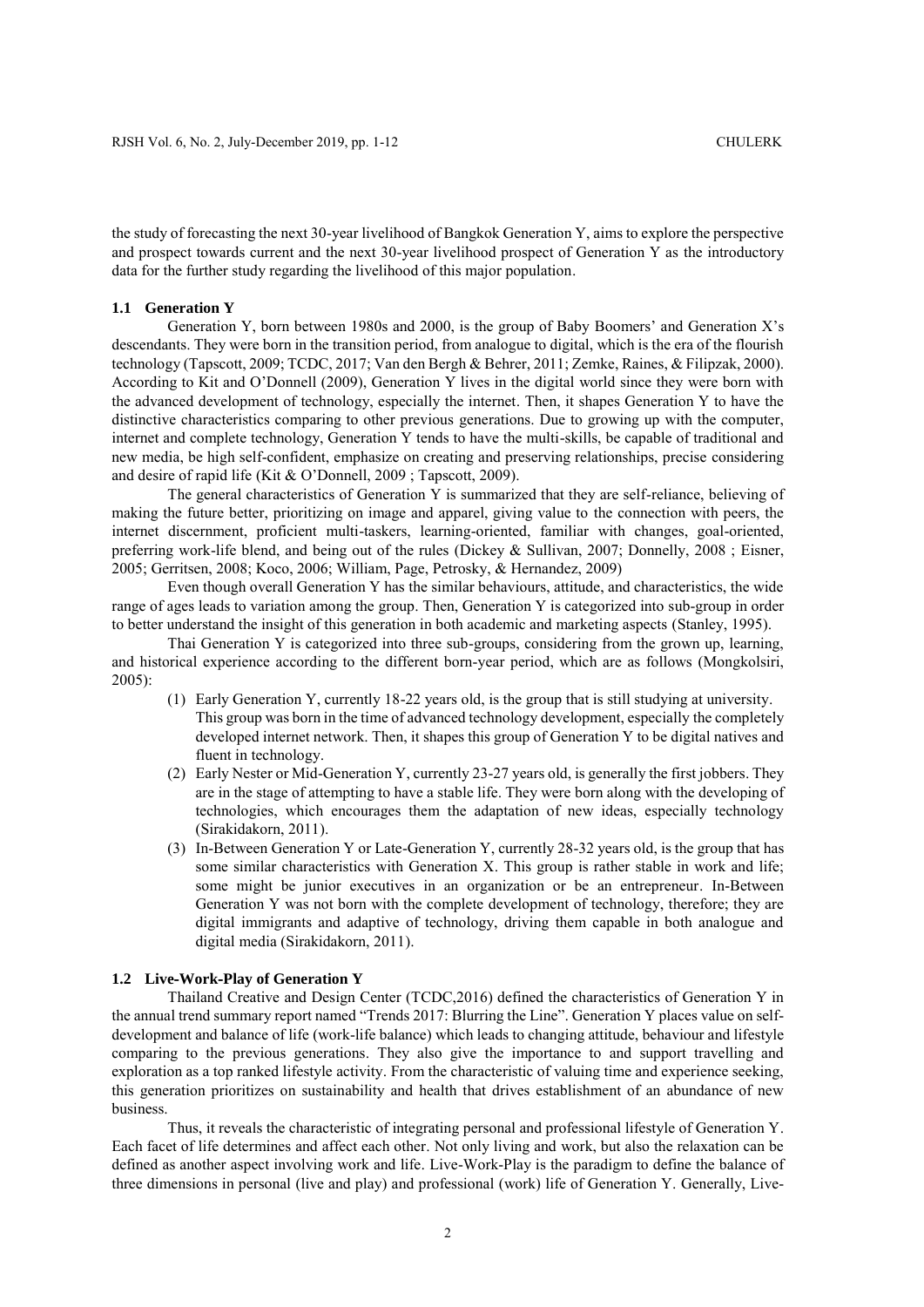Work-Play is focused by the marketing researcher in order to develop the responsive product and service to the consumer's requirements.

# **1.2.1 Live**

Generation Y tends to prioritize on self-development and individual lifestyle and independence. They belive the higher education leading to the better job and opportunities (The United Nations Population Fund Thailand [UNFPA], (2016). They also prefer to do their preference in their elderly stage. Therefore, they tend to delay their family plan. Having family and descendants becomes personal choice, instead of parent's decision as the previous generations. Then, it leads to the change of family plan: late marriage, being single, non-married living together, married without having children (Isarabhakdi, 2014). They also prefer to live in nuclear family, leading to the decreasing household size. Consequently, the life cycle of Generation Y has been shifted due to the different opinion towards life plan. Besides, all factors also lead to the shift of demographic condition which is the declining birth rate of the new generation.

Growing up in the high sense of urbanization, Generation Y has the dynamic lifestyle and tends to prioritize on the mobility and transportation which influence their overall lifestyle. They tend to have low tolerance for a long travelling in each day. Most of Generation Y is not willing to spend more than 30 minutes travelling from residence to work (CBRE, 2016). They also desire to use public transportation and reduce travelling by private car (Economic Intelligence Center [KIC], 2014; KRC Research, 2010). Generation Y would rather choose to live in the reachable walking distance or easily take public transportation location in order to reduce travelling time and distance (Frontier Group, 2012).

In an aspect of dwelling decision, the personal reasons, for example satisfied expense for dwelling, marriage status, household size and lifestyle, are involved the requirements of dwelling. Likewise, family life cycle, as the indication of family turning point, leads to the different behaviors and requirements of people and also leads to the different requirement of dwelling in each stage of life.

For the health concsciousness, Generation Y gives the priority to the wellness concern, since stress from work affects the unusual rapid aged. According to The Survey on Physical Activity 2015 of National Statistical Office (2015), Generation Y is interested in outdoor and indoor activities, and spends averagely 1.34 hours per day on exercise. Due to the weather, limited space for exercise and the rapid lifestyle, gym becomes one of the most popular exercising choices of Generation Y (Panpheng, 2015).

# **1.2.2 Work**

Generation Y gives the importance to the preference when they consider of work decision (OKMD, 2016). They focus on commuting time, location, and flexibility as priorities (CBRE, 2017). Most of them give the precedence on work and life balance, flexible work time and workplace. They belive that the productivity does not depend on work hours but the results achieved over time-invested which is the different mindset from the previous generations that are familiar with working hard to get the advancement (PricewaterhouseCoopers [PwC], 2013). The significant keys defining the work preferences of Generation Y are: having power to manage their own job, flexibility, challanging, sociable working environment, appropriate support for the good worker, and working with the clear communication (The Opportunity: Knowledge Series by Office of Knowledge Management and Development [OKMD], 2016). Besides, being the digital native and digital immigrants, Generation Y utilizes the advanced technology and digital tools to facilitate their work. They tend to perform remote working or working outside the office by utilizing the online tools (Tanmanasiri, 2016, p. 20-21).

### **1.2.3 Play**

As Generation Y is independent, confident, enthusiastic, sociable, flexible and self-oriented, the lifestyle of this group tends to be the activities fulfilling their desires. Generation Y always joins the activities enhancing both physical and mental health, such as travelling, exercising, and etc. (TCDC, 2017). They prefer spending time and money on experience and activities, such as travelling, entertainment, joining music festival and dining, more than previous generations. Most of Generation Y believe that experience is the part that fulfills their life (Belfatvibe, 2015).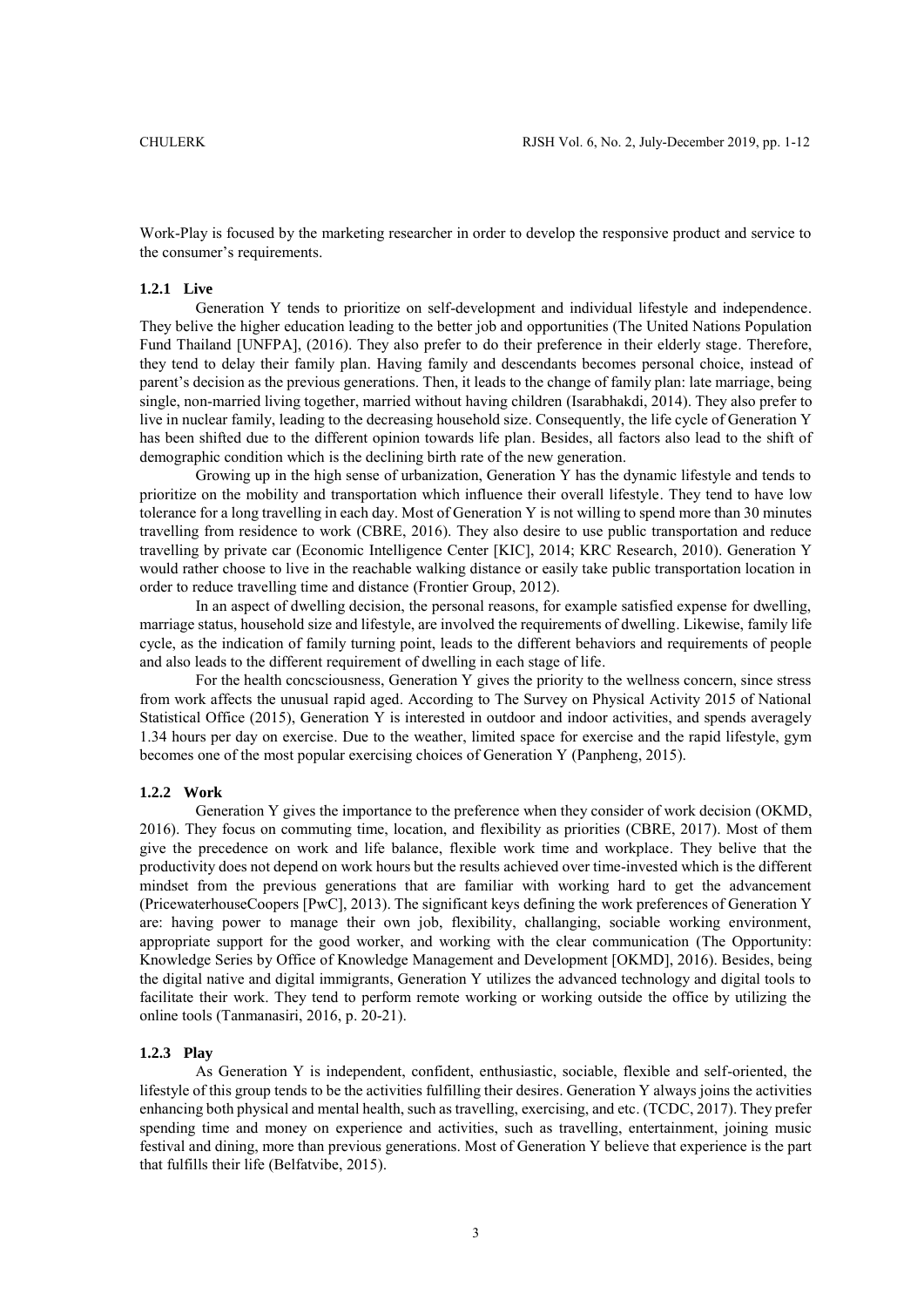Generation Y prefers to travel to both domestic and international destination with their own trip plan (Lerspipatthananon, 2018). The travel frequency of Generation Y is averagely 1-3 times per year. The strong influencing from social media drives Generation Y more travelling decision. Generation Y prefers travelling as the relaxation activity since it allows them to reduce physical and mental stress. Besides, travelling also provides them a new experience and community (Šimková & Holzner, 2014).

In aspect of shopping, due to the convenience of digital technology and personal mindset, Generation Y has the perchasing decision based on the personal image contribution of the items and the shareableexperience shopping. They also proficiently use both online and offline channels to explore the information or reviews from the previous purchasers in order to get the most valuable items (EIC, 2014; Hakuhodo Institute of Life and Living ASEAN, 2017). Generation Y tends to shop via online platform averagely 4.7 days per month while visiting the shopping center 3 days a month (CBRE, 2016). Although online channels provide them the additional alternative to get the best item in the most convenient way, the physical store is able to provide them more of the experience and social engagement.

### **2. Objective**

To explore the perspective and prospect towards current livelihood and the next 30-year livelihood of Generation Y regarding Live-Work-Play dimensions

### **3. Material and Methods**

This paper is the preliminary part of the research entitled "The Forecast of Next 30-Year Livelihood of Generation Y based in Bangkok" to explore the perspective and prospect towards current and the next 30 year livelihood of Generation Y. It is designed as a qualitative research utilizing in-depth interview with the subjective participants to understand opinion, further or unexpected information and attitude towards current livelihood and the next 30-year livelihood prospect in Live-Work-Play dimensions of the sample group.

The research focuses on only Bangkok Generation Y aged between 25-35 years old, or the Early Nester and In-Between Generation Y, as the group with a rather stable life and work (Mongkolsiri, 2005).

The five participants are also the urban Generation Y population who graduated bachelor's degree and above. They are the representatives of the highly educated, intellectual, having credible professions, and fluency with technology persons, which are the conforming characteristics regarding the concepts of Generation Y (CBRE, 2016; Goldman Sachs Group, 2017; Hakuhodo Institute of Life and Living ASEAN, 2017; Jivanun, 2013; TCDC, 2017). The samples are covering various occupations and working formats: freelancer, entrepreneurs, state enterprise officers, and private office employee. They were finally selected after several oral tests regarding articulation and vision concerning livelihood.

The outcome of this paper is an introductory data to be transformed and generated as multiple observed variables for the further quantitative research – the survey of approximately 400 Bangkok Generation Y samples, which is to explore the relevant factors determining Generation Y's current and the next 30-year livelihood in the further stage of the full research.

# **4. Findings**

The in-depth interview, from five samples of 25-35 years old Bangkok Generation Y, covered the topics: the perspective about Live-Work-Play and the prospect of future Live-Work-Play of Generation Y. The basic information of the five interviewees are summarized as the following table:

| No. | Gender | Age | <b>Occupation</b>                         | <b>Education</b>  |
|-----|--------|-----|-------------------------------------------|-------------------|
|     | Female | 34  | Curator and Writer (Freelancer)           | Master's Degree   |
|     | Male   | 28  | Entrepreneur                              | Bachelor's Degree |
|     | Male   |     | State Enterprise Officer                  | Bachelor's Degree |
|     | Female | 26  | Architect (Private Office)                | Master's Degree   |
|     | Male   |     | State Enterprise Officer and Entrepreneur | Bachelor's Degree |

**Table 1** Information of the interviewees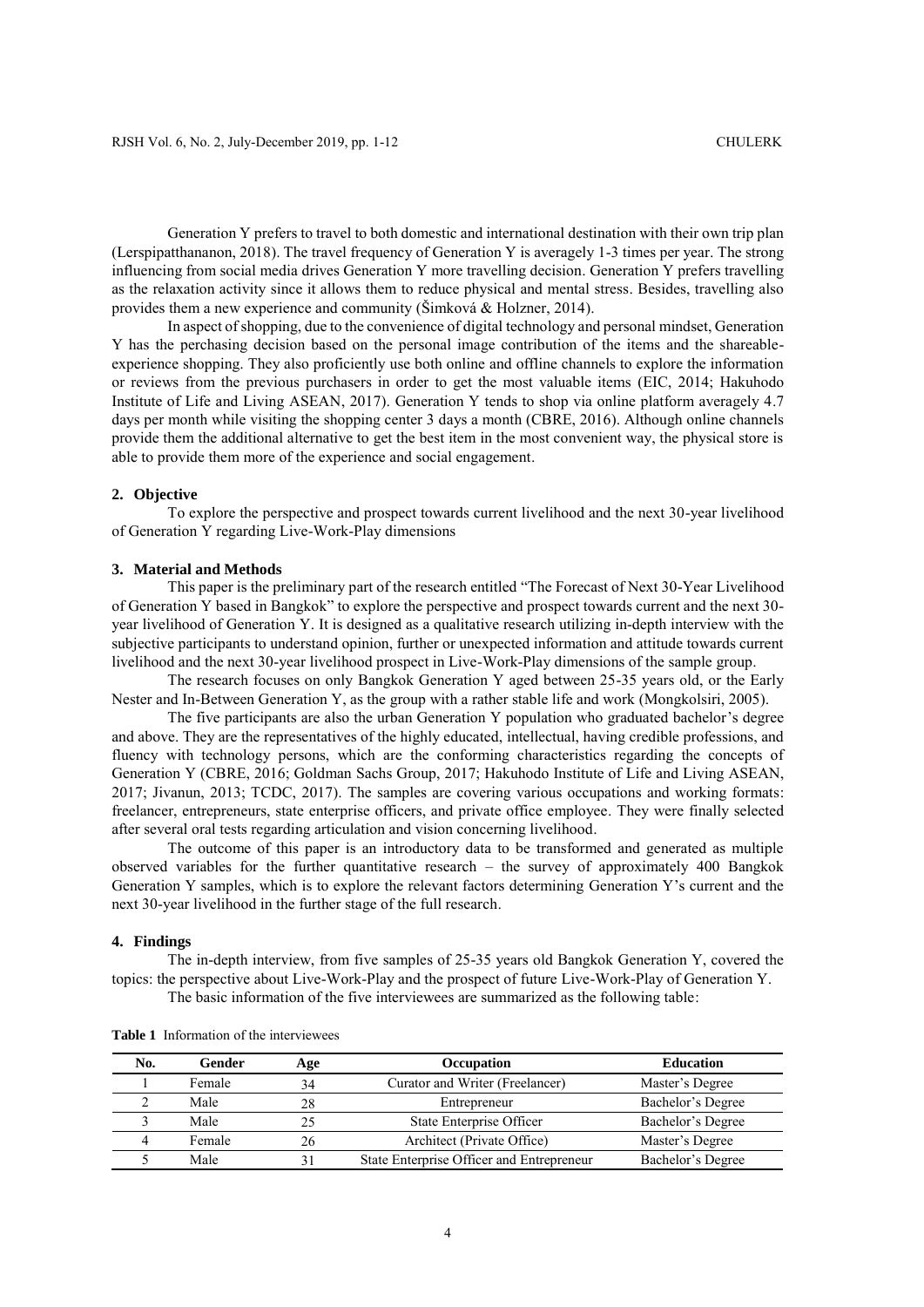The interview is conducted with approximately 25 questions about Generation Y unique lifestyle and attitude, the key factors that affect their lifestyle, living place and related variable based on Live-Work-Play dimensions. The summary of all interview are described as follows:

#### **4.1 General Lifestyle and Attitude based on Live-Work-Play of Generation Y**

Lifestyle of Generation Y seems to be like a loop. They do not distinctly separate live, work and play since all aspects always both directly and indirectly involve each other. The significant keyword that drives the particular lifestyle of Generation Y is hedonism – the goal of pleasure. Generation Y does everything based on what they desire, prefer and make them pleased as their 'own choice'. This drives to the various particular independent behaviors in live, work and play aspects.

Besides, Generation Y people tend to be more flexible and be able to cope with any changes. Dynamic lifestyle leads to the group of 'nomad people.' Although abundant of Generation Y still settles down in some place similar to the previous generation, there are some of them believe that settle in only one place is unnecessary. People used to feel that they need to be belonged to some place, but this group believes that their lives are adjustable as they prefer it to be.

### **4.2 Current Livelihood based on Live-Work-Play**

### **4.2.1 Live (current condition)**

# *Family life cycle*

Family is the major criteria affecting Generation Y lifestyle choice. However, in the present, marriage becomes a choice depending on their own preference – choosing to have family or being single. Therefore, Generation Y tends to choose a spouse who enjoys the same activities or has the same idea. Nuclear family or individual unit family is the preferred choice of family type instead of extended family as previous generations.

### *Financial status*

For financial status, due to hedonism lifestyle, Generation Y tends to have high expense. Since they spend on their current preference that affects the high expense. In addition, they are the generation that has high income since young compared to other generations.

### *Living place and transportation*

For living place, living in the city is the most suitable choice for their lifestyle. Since travelling is the major key in their everyday life, the location that is convenient in transportation is prioritized for the dwelling decision. They prioritize time as the most precious asset, therefore; people tend to concern with travelling duration rather than distance. In accordance with existing surveys and studies, the maximum duration for travelling to work that is accepted is approximately 30 minutes to 1 hour.

In term of physical of residence, size of living place depends on number of members in the household. The more space in the dwelling provides the more comfortable feeling. Even though not all kinds of room are occupied in everyday, they keep spending their time in the same space. Besides, Generation Y seems to spend much time in common space or public space like co-working space, fitness center, common room, lounge, etc., which supports their lifestyle and provide them more sociable sense.

#### *Health consciousness*

In term of health consciousness, the major indicator of health consciousness, which is important and influences on Generation Y lifestyle, is exercise. A number of Generation Y manage their routine to consist of time for exercise. The preferred exercise formats are both sport or group activities and individual exercise. Therefore, it correlates to the time arrangement from work or others lifestyle activities. The exercise place is chosen from the time arrangement, since people will choose the convenient place which is appropriate to their routine.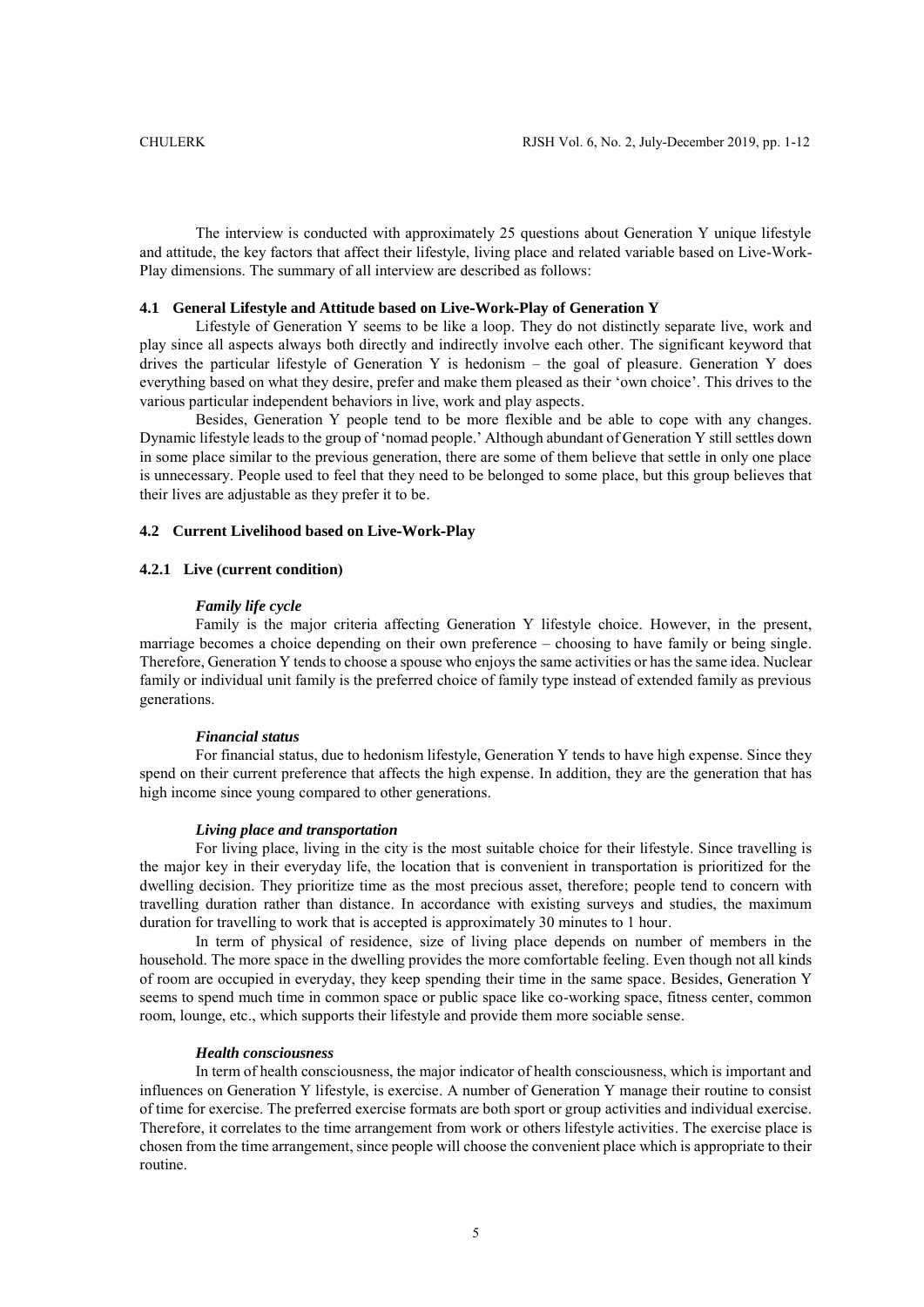#### **4.2.2 Work (current condition)**

In Work dimension, harmonizing with live dimension, the career selection of Generation Y is also influenced by hedonism. People tend to choose a career according to their life purpose. Apart from compensation, stability, location of workplace and other general criteria of job determination, life purpose is the remarkable factor of job choosing for people in this generation. Although a number of researches or studies indicate the trend of changing working pattern that young generation prefers freelance job or being entrepreneur rather than traditional office work or routine job, all of the interviewees have constantly routine in their everyday life, even they work differently (freelance, office worker and entrepreneur). They desire their preferred routine that responses to their personal lifestyle. The flexibility is another relevant preference. They desire to have power to manage their own job in the time, place or platform they prefer. Then, technology device or digital tools are utilized in order to fulfil the desire of flexibility – reducing worktime or outside-office working.

### **4.2.3 Play (current condition)**

In the Play aspects, to define the relaxation and lifestyle activities is considered by the sense of voluntary – non-compensation activities. Relaxation and lifestyle activities fulfil life purpose and pleasure of Generation Y. The significant factor that directly relates to Play is time. Time is the obstacle of relaxation activities; hence, referring loop of lifestyle that integrates Live-Work-Play together to response personal pleasure, people will manage themselves to have leisure time for the satisfied activities.

# **4.3 Prospect and Expectation of Next 30-Year Livelihood based on Live-Work-Play**

### **4.3.1 Live (future prospect and expectation)**

Prospect Live of Generation Y in the future, due to the personal choice of living and family plan, especially if they are living without descendants, the more self-reliance and independence of ageing Generation Y will be. In the dwelling aspect, due to the limitation of space for residence, housing affordable and various factors, people will have personal space as necessary and share more public sharing space. Moreover, smart home as the product of human in the present will be more advanced in the future and might be much accommodate people in their ageing stage. Especially, Generation Y people who are familiar with technology since the present will be able to utilize that advanced technology efficiently. For health consciousness, according to the developed medical technology, people will concern more on health leading them to be healthier.

### **4.3.2 Work (future prospect and expectation)**

Work of Generation Y in the future, the healthy longer live of people will lead to the longer work. Currently, many of 60-year-old people share the idea that they are extremely ready to work at 60, from longterm collecting experiences and skills; however, they have to end up because of their physical. For Generation Y who works to fulfil their life purpose and as the generation that decreased rate of marriage and having child, in the future, retired Generation Y might prefer to continue working in order to keep themselves active and apply their skills continually.

# **4.3.3 Play (future prospect and expectation)**

Play of Generation Y in the future, as work in that time might not be actual 'work', job after retirement might be implied as one of after-retirement activity, since it is a choice that people choose to do. Most time of Generation Y might not be mainly arranged for work since, for the retirement period, the significant 'Play' activities are the preferred activities to avoid being lonely, for example socialization, hobbies or exercise as much as their physical being able to do.

# **4.4 Prospect and Expectation of Next 30-Year Livelihood based on Live-Work-Play**

The loop lifestyle – no distinction of Live-Work-Play, drives to the requirements of integrated and compact space supporting their lifestyle. Combining with the dynamic lifestyle, the space should also be flexible. The decreasing child or living alone might cause the tendency of having some other people get relate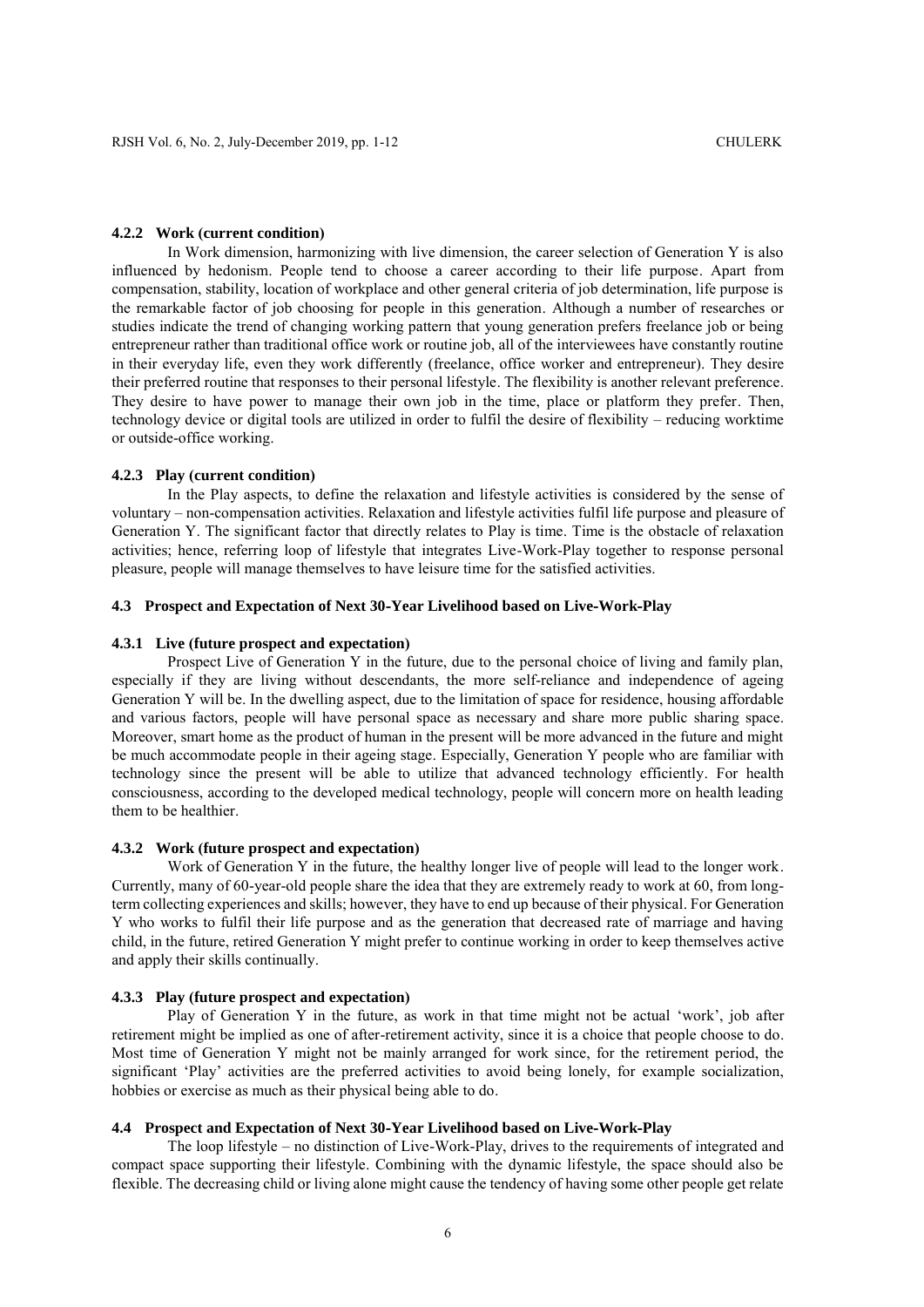with them, for example living with friend in the same age, or having caretaker for elderly, etc. The space might need to be considered in order to support the involving of other people as well as the adjusted activities or lifestyle in each period of life. Besides, as mentioned, people will have personal space as necessary according to the limitation and affordability of residential space, and have to share more public sharing space. The present signage that people starts sharing data, information and developing to workplace or ride, cohousing or house sharing probably obviously occurs in the future.

# **4.5 Keywords Summarization**

The relevant keywords from the interview are summarized as the following table:

| <b>Dimension</b> | <b>Topic</b>   | <b>Current</b>                                          | <b>Future</b>                |  |
|------------------|----------------|---------------------------------------------------------|------------------------------|--|
| Live             | Family         | Marriage as a choice - having family<br>or being single | More self-reliance           |  |
|                  |                | Nuclear family                                          | & independent                |  |
|                  |                | Living in the city                                      |                              |  |
|                  | Transportation | Transportation = Major key impact<br>of lifestyle       |                              |  |
|                  |                | Convenient transportation location                      |                              |  |
|                  |                | Concern on travelling duration<br>rather than distance  | N/A                          |  |
|                  |                | Maximum 30 minutes to 1 hour                            |                              |  |
|                  | Residence      | Size of residence depends on<br>size of household       | Smart home                   |  |
|                  |                | More space $=$ More comfort                             | Space as necessity           |  |
|                  |                | Public space & Common space                             | Share more public usage      |  |
|                  | Healthcare     | Healthcare correlates to time arrangement               |                              |  |
| Work             |                | Preference                                              |                              |  |
|                  |                | Life-purpose                                            |                              |  |
|                  |                | Stability                                               | Longer work                  |  |
|                  |                | Location                                                | Keep active<br>Self-Reliance |  |
|                  |                | Compensation                                            |                              |  |
|                  |                | Own time $=$ preferred routine                          |                              |  |
| Play             |                | Sense of voluntary                                      |                              |  |
|                  |                | Fulfil life purpose & pleasure                          | Avoid being lonely           |  |
|                  |                | $Time = significant factor$                             |                              |  |

**Table 2** Keywords from in-depth interview

#### **5. Discussion**

Generation Y gives the precedence on 'hedonism' leading them to the particular lifestyle and requirements as they prefer.

They are self-reliant, independent, confident and flexible, which are according with the existing study of Generation Y characteristics by CBRE (2016); Dickey and Sullivan (2007); Donnelly (2008); Eisner (2005); Gerritsen (2008); Goldman Sachs Group (2017); Hakuhodo Institute of Life and Living ASEAN (2017); Jivanun (2013); Koco (2006); William et al. (2009);TCDC (2017, pp. 20-23).

In Live dimension, family is one of the key factors effecting the lifestyle choices of Generation Y. Having family becomes the personal choice of people in this generation. They tend to choose the spouse who has the same interests or attitude. Conforming with the study of attitudes of young people about getting married and having children by Isarabhakdi (2014), the decision of having family is the individual choice of Generation Y instead of depending on parents' decision. Besides, Generation Y prefers to live in nuclear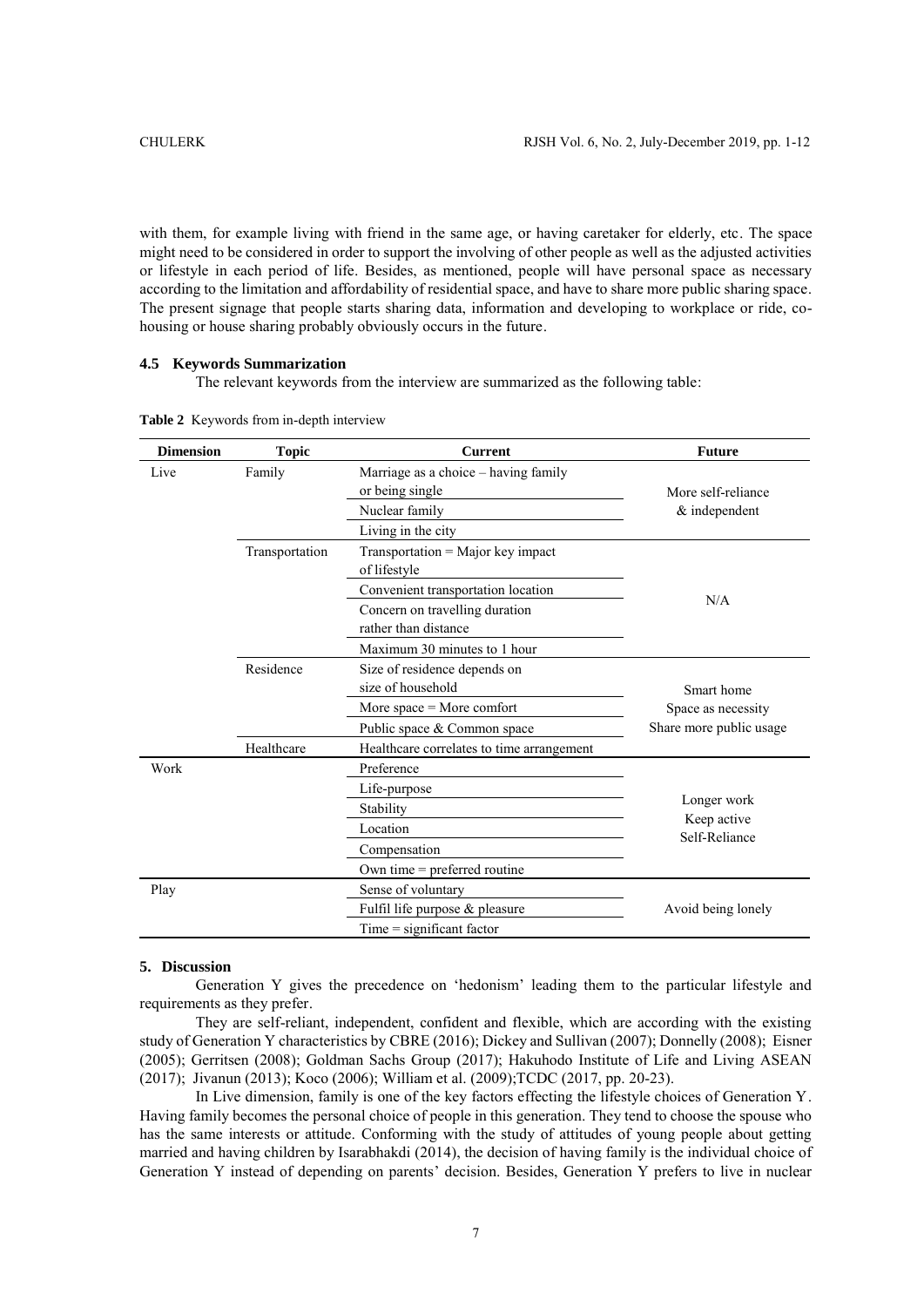family rather than extended family as the typical household in the past. Then, it leads to the decreasing household size. The characteristic of preferred household size is harmonizing with the research of Thai Family (Foundation of Thai Gerontology Research and Development Institute, 2016), which indicates the decreasing size of household from averagely 5 persons per household in the past to be averagely 3 persons in the present. Afterwards, it might shape the variation of the overall family household in the society in the future.

The findings indicate the tendency of having high expense comparing to the other generations. According to the hedonism of Generation Y, they tend to spend money on the thing they prefer. Then, it affects the high expense, even though they earn quite high income since they are still young. It conforms with the research of EIC (2014), Generation Y tends to have higher expense rate comparing to previous generations. Most of them spend approximately 80% of their overall income per month, while other generations spend only 65-70%.

For the living place and transportation, as the dynamic lifestyle of Generation Y, transportation and travelling is the crucial factor playing the important role in Generation Y's everyday life. They prefer short duration travelling with approximately 30 minutes to one hour per travelling trip which conforms to the study of CBRE (2016). The transportation and mobility influence on the dwelling decision of Generation Y. Living in the city tends to be the most suitable choice for their lifestyle. The convenience in transportation location is prioritized since their daily life relies on travelling. In the aspect of residence physical, they think that size of living place depends on the household size. The bigger space provides them more comfortable feeling. Since not all spaces are occupied in each day, some of the functions can be provided by the common space in the housing development, for example co-working space, lounge, and gym. Then, they can have more sociable sense from common space usage. The desire of dwelling depending on personal choice and family is according with the theories from Beck, Rowan, and Teasdale (1974) and Rungruangphon (2013) that the requirements of the dwelling depends on the personal reasons, marriage status, household size and lifestyle.

Exercise is the indicator of health consciousness of Generation Y which involves the daily lifestyle. They tend to manage their routine with the time for exercise. Therefore, it correlates with the time arrangement from work and other lifestyle activities. Harmonizing with The Survey on Physical Activity 2015, Generation Y always spends averagely 1.34 hours per day on exercise (National Statistical Office, 2015)

For Work dimension, Generation Y prioritizes on preference and life-purpose when they consider on work decision, which is harmonizing with the study of OKMD (2016). The key concept interpreted from the interview is – Generation Y only desires their own arrangeable routine. Even though some of the existing research try to point out that Generation Y desires non-routine job leading to the trend of freelance work. This study found that although the samples work differently, they all have their own same routine everyday. Formerly, human was set work time and life time from abundant factors which drive them to be fed up with 'routine'. Nevertheless, human life is fundamentally scheduled by bio-clock. They just prefer 'my own time' or their own time arrangement. The traditional routine as people familiar with will disappear if routine is able to be determined by their own. Hence, it leads to point that Generation Y prefers independent life and decides to work as a freelance or entrepreneur, however; they have their own routine to do something repeatedly in each day.

In Play dimension, the relaxation activities of Generation Y are considered as the non-compensation activities. If it is the activity that they prefer to do – with the sense of voluntary, it is the relaxation. Relaxation and lifestyle activities fulfil their life purpose and pleasure. Time is the criteria of the relaxation activities, nevertheless; their Live-Work-Play lifestyle will allow them to balance themselves of having leisure time for their satisfied activities.

Prospecting the future of Generation Y, even the future is complicated to prospect, from the fundamental lifestyle in the present of Generation Y, the future might be in the same direction. The sense of hedonism and independence of Generation Y will be along with them for long.

Live of Generation Y, according to the personal choice of living and family plan, Generation Y tends to be more self-reliant and independent in the future. The decreasing space for the residence, housing affordable and other related factors drives people to have the personal space as necessary and tends to share more common or public space. Besides, as nowadays housing development for elderly is gradually growing to support arrival of ageing Generation X, it might be the living direction of generation Y in the future. The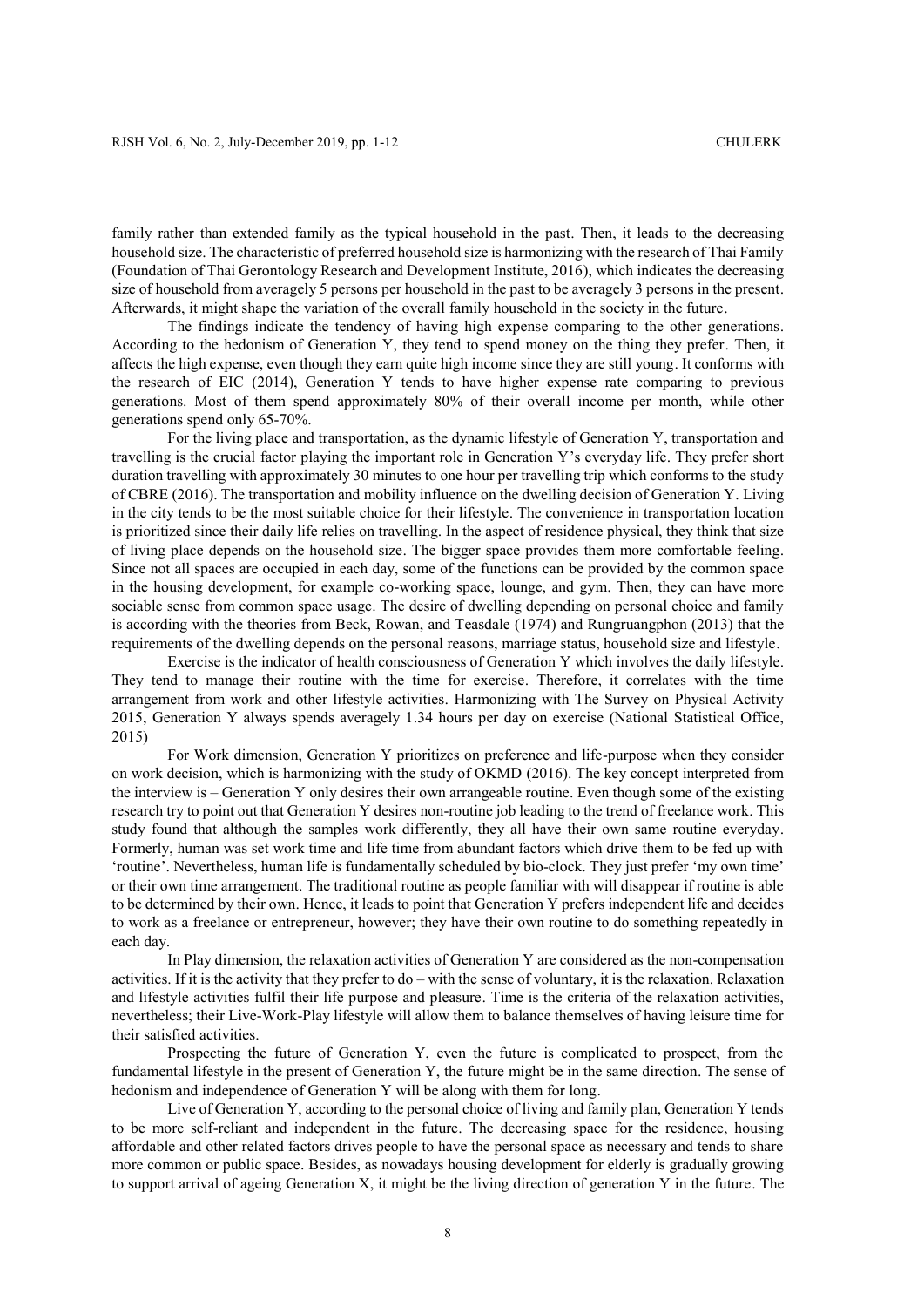smart home might increase the much accommodate to support people life in their aging stage due to the advanced development in the future.

Work in the future is to fulfil their life purpose and might not be the 'actual work'. It would rather be retirement activity in order to keep themselves active and apply their skill continually. Harmonizing with Play in the future, most time of Generation Y might not mainly arrange for work, then it allows them to have more time for relaxation activities as they prefer to avoid being lonely, for example socialization, hobbies, or voluntary activities. The mentioned tendency conforms with the concept of longevity and well-being by Dan (2008); García, Miralles, and Cleary (2018); Rath and Harter (2014);Tangkitvanich (2019) and Wiking (2017

# **6. Conclusion**

The relevant topics summarized from the review of literatures and the in-depth interview towards the basic dimensions of Generation Y's livelihood are: (1) Family (2) Living Place (3) Mobility and Transportation (4) Healthcare (5) Career Decision (6) Working Format and Workplace (7) Relaxation Behaviour (8) Travel (9) Shopping Behaviour (10) Hobbies (11) Socialization. These are the fundamentals of Generation Y's livelihood which are influencing and involving each other, and necessary to be deliberately managed.

Then, according to the exploration of the current livelihood and the future prospect livelihood in Live-Work-Play dimensions of Generation Y from the in-depth interview, the outcome is concluded as the introductory multiple variables as follows:

| <b>Issue</b>   | No.            | <b>Multiple Variable</b>                                                        |
|----------------|----------------|---------------------------------------------------------------------------------|
| Live           |                |                                                                                 |
| Family         | 1              | Desire of having and living with family (couple and child)                      |
|                | $\overline{c}$ | Desire of living alone                                                          |
|                | 3              | Desire of having children                                                       |
|                | 4              | Desire of living in a nuclear family                                            |
|                | 5              | Tendency of living with non-family members                                      |
| Living Place   | 6              | Desire of living in own residence                                               |
|                | 7              | Tendency of having more than one residence                                      |
|                | 8              | Suitability of living in a downtown/city                                        |
|                | 9              | Desire of the convenient transportation residence location                      |
|                | 10             | Desire of the nearby accommodation residence location                           |
|                | 11             | Influence of workplace on residence location                                    |
|                | 12             | Prioritizing on sufficient living space                                         |
|                | 13             | Sufficiency of 35 sq.m. residence for personal lifestyle                        |
|                | 14             | Prioritizing on residence format                                                |
|                | 15             | Desire of common space and facilities in a housing development as a support for |
|                |                | decreasing dwelling unit                                                        |
|                | 16             | Desire of a flexible living space                                               |
|                | 17             | Desire of a smart home as an accommodation                                      |
|                | 18             | Desire of special design residence for elderly                                  |
| Mobility and   | 19             | Satisfied transportation choice : private car                                   |
| Transportation | 20             | Desired transportation choice : public transportation                           |
|                | 21             | Requirement of a maximum of 30 minutes one-trip travelling duration             |
|                | 22             | Selection of short duration transportation                                      |
|                | 23             | Selection of an appropriate cost transportation                                 |
|                | 24             | Frequent delivery service use                                                   |
|                | 25             | Desire of travelling reduction from delivery service                            |
| Daily Life     | 26             | Having the same daily routine everyday                                          |
|                | 27             | Desire of spending time in residence                                            |
|                | 28             | Preference of home-cooking and eating in                                        |
|                | 29             | Preference of food delivery                                                     |
|                |                |                                                                                 |

**Table 3** Introductory Multiple Variables Collected from In-depth Interview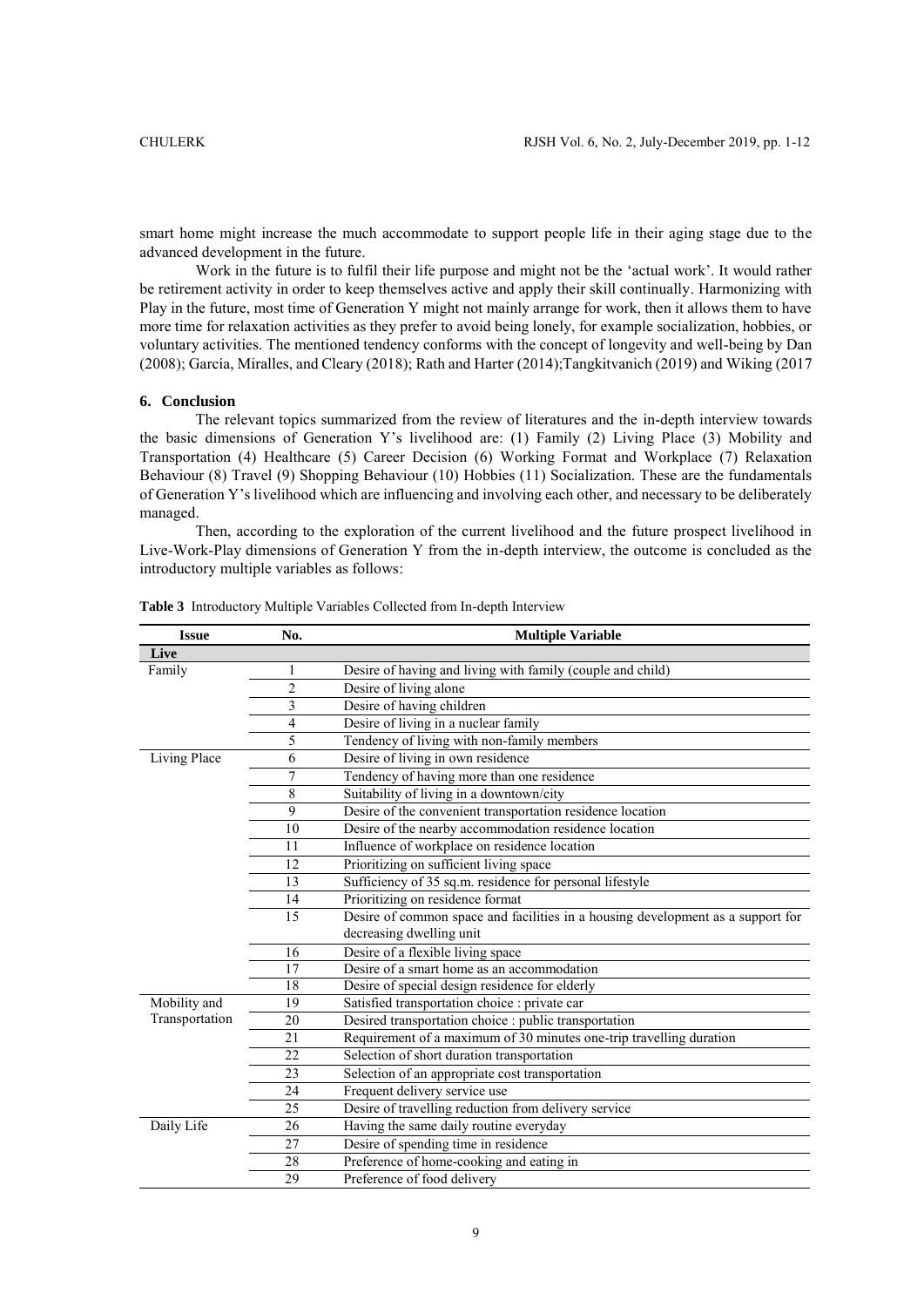| Healthcare<br>30<br>Frequently arranging time for healthcare and exercise<br>Sufficiency of 2 hours per day for healthcare and exercise<br>31<br>Taking advantage of activities or mobility habit as exercise methods<br>32<br><b>Work</b><br>33<br>Desire of job choosing from life purpose<br>Career<br>Selection and<br>34<br>Satisfaction of the current career<br>Job Satisfaction<br>Desire of working until 60 years old<br>35<br>36<br>Influence of family on current work decision<br>37<br>Influence of a residence location on work decision<br>38<br>Tendency of career changing<br>Prioritizing on flexibility of workplace<br>Working<br>39<br>Condition<br>Prioritizing on flexibility of worktime<br>40<br>41<br>Prioritizing on a stable career<br>42<br>Desire of a full-time job<br>43<br>Desire of an entrepreneur job<br>44<br>Desire of a freelance job<br>45<br>Desire of community of the work<br>Community<br>Influence of working format on daily routine<br>Work Time<br>46<br>Desire of work hour reduction: less than 8 hours per day<br>47<br>48<br>Desire of work day reduction less than 5 days per week<br>Workplace<br>49<br>Satisfaction of remote working: home<br>Satisfaction of remote working: co-working space or sharing space<br>50<br>51<br>Sufficiency of 4 sq.m. work station<br>52<br>Requiring of home work space<br>53<br>Requiring of common work space in housing development<br>Compensation<br>54<br>Agreeing about extra-work for increasing income<br>55<br>Satisfaction of utilizing technology for worktime reduction<br>Technology<br>56<br>Satisfaction of utilizing cognitive technology on work arrangement<br>57<br>Satisfaction of utilizing online connection technology for remote working<br><b>Play</b><br>Format and<br>Frequently time arranging for daily non-compensation activities<br>58<br>Time<br>59<br>Sufficiency of approximately 15 hour per week for relaxation activities<br>Arrangement<br>60<br>Frequency of doing relaxation activities in residence<br>Socialization<br>Spending more than 10 hours per week on socialization<br>61<br>62<br>Preference of being outside for socialization<br>63<br>Requiring of a meeting or socializing space in residence<br>64<br>Agreeing about travel as a relaxation activity<br>Travelling<br>65<br>Influence of current working format on time arrangement for travel<br>66<br>Require of working to have sufficient income for more frequent travel trip<br>67<br>Shopping<br>Agreeing about shopping at department store as a relaxation activity<br>68<br>Spending more than twice per week on shopping at department store<br>69<br>Preference of online shopping<br>70<br>Desire of having pets<br>Pets<br>Requiring of space for pets in a dwelling unit<br>71<br>72<br>Agreeing about planting as a relaxation activity<br>Gardening and<br>Planting<br>73<br>Requiring of planting space in a dwelling unit<br>74<br>Spending more than 10 hours per week on hobbies<br>Hobby | <b>Issue</b> | No. | <b>Multiple Variable</b> |  |
|---------------------------------------------------------------------------------------------------------------------------------------------------------------------------------------------------------------------------------------------------------------------------------------------------------------------------------------------------------------------------------------------------------------------------------------------------------------------------------------------------------------------------------------------------------------------------------------------------------------------------------------------------------------------------------------------------------------------------------------------------------------------------------------------------------------------------------------------------------------------------------------------------------------------------------------------------------------------------------------------------------------------------------------------------------------------------------------------------------------------------------------------------------------------------------------------------------------------------------------------------------------------------------------------------------------------------------------------------------------------------------------------------------------------------------------------------------------------------------------------------------------------------------------------------------------------------------------------------------------------------------------------------------------------------------------------------------------------------------------------------------------------------------------------------------------------------------------------------------------------------------------------------------------------------------------------------------------------------------------------------------------------------------------------------------------------------------------------------------------------------------------------------------------------------------------------------------------------------------------------------------------------------------------------------------------------------------------------------------------------------------------------------------------------------------------------------------------------------------------------------------------------------------------------------------------------------------------------------------------------------------------------------------------------------------------------------------------------------------------------------------------------------------------------------------------------------------------------------------------------------------------------------------------------------------------------------------------------------------------------------------------------|--------------|-----|--------------------------|--|
|                                                                                                                                                                                                                                                                                                                                                                                                                                                                                                                                                                                                                                                                                                                                                                                                                                                                                                                                                                                                                                                                                                                                                                                                                                                                                                                                                                                                                                                                                                                                                                                                                                                                                                                                                                                                                                                                                                                                                                                                                                                                                                                                                                                                                                                                                                                                                                                                                                                                                                                                                                                                                                                                                                                                                                                                                                                                                                                                                                                                                     |              |     |                          |  |
|                                                                                                                                                                                                                                                                                                                                                                                                                                                                                                                                                                                                                                                                                                                                                                                                                                                                                                                                                                                                                                                                                                                                                                                                                                                                                                                                                                                                                                                                                                                                                                                                                                                                                                                                                                                                                                                                                                                                                                                                                                                                                                                                                                                                                                                                                                                                                                                                                                                                                                                                                                                                                                                                                                                                                                                                                                                                                                                                                                                                                     |              |     |                          |  |
|                                                                                                                                                                                                                                                                                                                                                                                                                                                                                                                                                                                                                                                                                                                                                                                                                                                                                                                                                                                                                                                                                                                                                                                                                                                                                                                                                                                                                                                                                                                                                                                                                                                                                                                                                                                                                                                                                                                                                                                                                                                                                                                                                                                                                                                                                                                                                                                                                                                                                                                                                                                                                                                                                                                                                                                                                                                                                                                                                                                                                     |              |     |                          |  |
|                                                                                                                                                                                                                                                                                                                                                                                                                                                                                                                                                                                                                                                                                                                                                                                                                                                                                                                                                                                                                                                                                                                                                                                                                                                                                                                                                                                                                                                                                                                                                                                                                                                                                                                                                                                                                                                                                                                                                                                                                                                                                                                                                                                                                                                                                                                                                                                                                                                                                                                                                                                                                                                                                                                                                                                                                                                                                                                                                                                                                     |              |     |                          |  |
|                                                                                                                                                                                                                                                                                                                                                                                                                                                                                                                                                                                                                                                                                                                                                                                                                                                                                                                                                                                                                                                                                                                                                                                                                                                                                                                                                                                                                                                                                                                                                                                                                                                                                                                                                                                                                                                                                                                                                                                                                                                                                                                                                                                                                                                                                                                                                                                                                                                                                                                                                                                                                                                                                                                                                                                                                                                                                                                                                                                                                     |              |     |                          |  |
|                                                                                                                                                                                                                                                                                                                                                                                                                                                                                                                                                                                                                                                                                                                                                                                                                                                                                                                                                                                                                                                                                                                                                                                                                                                                                                                                                                                                                                                                                                                                                                                                                                                                                                                                                                                                                                                                                                                                                                                                                                                                                                                                                                                                                                                                                                                                                                                                                                                                                                                                                                                                                                                                                                                                                                                                                                                                                                                                                                                                                     |              |     |                          |  |
|                                                                                                                                                                                                                                                                                                                                                                                                                                                                                                                                                                                                                                                                                                                                                                                                                                                                                                                                                                                                                                                                                                                                                                                                                                                                                                                                                                                                                                                                                                                                                                                                                                                                                                                                                                                                                                                                                                                                                                                                                                                                                                                                                                                                                                                                                                                                                                                                                                                                                                                                                                                                                                                                                                                                                                                                                                                                                                                                                                                                                     |              |     |                          |  |
|                                                                                                                                                                                                                                                                                                                                                                                                                                                                                                                                                                                                                                                                                                                                                                                                                                                                                                                                                                                                                                                                                                                                                                                                                                                                                                                                                                                                                                                                                                                                                                                                                                                                                                                                                                                                                                                                                                                                                                                                                                                                                                                                                                                                                                                                                                                                                                                                                                                                                                                                                                                                                                                                                                                                                                                                                                                                                                                                                                                                                     |              |     |                          |  |
|                                                                                                                                                                                                                                                                                                                                                                                                                                                                                                                                                                                                                                                                                                                                                                                                                                                                                                                                                                                                                                                                                                                                                                                                                                                                                                                                                                                                                                                                                                                                                                                                                                                                                                                                                                                                                                                                                                                                                                                                                                                                                                                                                                                                                                                                                                                                                                                                                                                                                                                                                                                                                                                                                                                                                                                                                                                                                                                                                                                                                     |              |     |                          |  |
|                                                                                                                                                                                                                                                                                                                                                                                                                                                                                                                                                                                                                                                                                                                                                                                                                                                                                                                                                                                                                                                                                                                                                                                                                                                                                                                                                                                                                                                                                                                                                                                                                                                                                                                                                                                                                                                                                                                                                                                                                                                                                                                                                                                                                                                                                                                                                                                                                                                                                                                                                                                                                                                                                                                                                                                                                                                                                                                                                                                                                     |              |     |                          |  |
|                                                                                                                                                                                                                                                                                                                                                                                                                                                                                                                                                                                                                                                                                                                                                                                                                                                                                                                                                                                                                                                                                                                                                                                                                                                                                                                                                                                                                                                                                                                                                                                                                                                                                                                                                                                                                                                                                                                                                                                                                                                                                                                                                                                                                                                                                                                                                                                                                                                                                                                                                                                                                                                                                                                                                                                                                                                                                                                                                                                                                     |              |     |                          |  |
|                                                                                                                                                                                                                                                                                                                                                                                                                                                                                                                                                                                                                                                                                                                                                                                                                                                                                                                                                                                                                                                                                                                                                                                                                                                                                                                                                                                                                                                                                                                                                                                                                                                                                                                                                                                                                                                                                                                                                                                                                                                                                                                                                                                                                                                                                                                                                                                                                                                                                                                                                                                                                                                                                                                                                                                                                                                                                                                                                                                                                     |              |     |                          |  |
|                                                                                                                                                                                                                                                                                                                                                                                                                                                                                                                                                                                                                                                                                                                                                                                                                                                                                                                                                                                                                                                                                                                                                                                                                                                                                                                                                                                                                                                                                                                                                                                                                                                                                                                                                                                                                                                                                                                                                                                                                                                                                                                                                                                                                                                                                                                                                                                                                                                                                                                                                                                                                                                                                                                                                                                                                                                                                                                                                                                                                     |              |     |                          |  |
|                                                                                                                                                                                                                                                                                                                                                                                                                                                                                                                                                                                                                                                                                                                                                                                                                                                                                                                                                                                                                                                                                                                                                                                                                                                                                                                                                                                                                                                                                                                                                                                                                                                                                                                                                                                                                                                                                                                                                                                                                                                                                                                                                                                                                                                                                                                                                                                                                                                                                                                                                                                                                                                                                                                                                                                                                                                                                                                                                                                                                     |              |     |                          |  |
|                                                                                                                                                                                                                                                                                                                                                                                                                                                                                                                                                                                                                                                                                                                                                                                                                                                                                                                                                                                                                                                                                                                                                                                                                                                                                                                                                                                                                                                                                                                                                                                                                                                                                                                                                                                                                                                                                                                                                                                                                                                                                                                                                                                                                                                                                                                                                                                                                                                                                                                                                                                                                                                                                                                                                                                                                                                                                                                                                                                                                     |              |     |                          |  |
|                                                                                                                                                                                                                                                                                                                                                                                                                                                                                                                                                                                                                                                                                                                                                                                                                                                                                                                                                                                                                                                                                                                                                                                                                                                                                                                                                                                                                                                                                                                                                                                                                                                                                                                                                                                                                                                                                                                                                                                                                                                                                                                                                                                                                                                                                                                                                                                                                                                                                                                                                                                                                                                                                                                                                                                                                                                                                                                                                                                                                     |              |     |                          |  |
|                                                                                                                                                                                                                                                                                                                                                                                                                                                                                                                                                                                                                                                                                                                                                                                                                                                                                                                                                                                                                                                                                                                                                                                                                                                                                                                                                                                                                                                                                                                                                                                                                                                                                                                                                                                                                                                                                                                                                                                                                                                                                                                                                                                                                                                                                                                                                                                                                                                                                                                                                                                                                                                                                                                                                                                                                                                                                                                                                                                                                     |              |     |                          |  |
|                                                                                                                                                                                                                                                                                                                                                                                                                                                                                                                                                                                                                                                                                                                                                                                                                                                                                                                                                                                                                                                                                                                                                                                                                                                                                                                                                                                                                                                                                                                                                                                                                                                                                                                                                                                                                                                                                                                                                                                                                                                                                                                                                                                                                                                                                                                                                                                                                                                                                                                                                                                                                                                                                                                                                                                                                                                                                                                                                                                                                     |              |     |                          |  |
|                                                                                                                                                                                                                                                                                                                                                                                                                                                                                                                                                                                                                                                                                                                                                                                                                                                                                                                                                                                                                                                                                                                                                                                                                                                                                                                                                                                                                                                                                                                                                                                                                                                                                                                                                                                                                                                                                                                                                                                                                                                                                                                                                                                                                                                                                                                                                                                                                                                                                                                                                                                                                                                                                                                                                                                                                                                                                                                                                                                                                     |              |     |                          |  |
|                                                                                                                                                                                                                                                                                                                                                                                                                                                                                                                                                                                                                                                                                                                                                                                                                                                                                                                                                                                                                                                                                                                                                                                                                                                                                                                                                                                                                                                                                                                                                                                                                                                                                                                                                                                                                                                                                                                                                                                                                                                                                                                                                                                                                                                                                                                                                                                                                                                                                                                                                                                                                                                                                                                                                                                                                                                                                                                                                                                                                     |              |     |                          |  |
|                                                                                                                                                                                                                                                                                                                                                                                                                                                                                                                                                                                                                                                                                                                                                                                                                                                                                                                                                                                                                                                                                                                                                                                                                                                                                                                                                                                                                                                                                                                                                                                                                                                                                                                                                                                                                                                                                                                                                                                                                                                                                                                                                                                                                                                                                                                                                                                                                                                                                                                                                                                                                                                                                                                                                                                                                                                                                                                                                                                                                     |              |     |                          |  |
|                                                                                                                                                                                                                                                                                                                                                                                                                                                                                                                                                                                                                                                                                                                                                                                                                                                                                                                                                                                                                                                                                                                                                                                                                                                                                                                                                                                                                                                                                                                                                                                                                                                                                                                                                                                                                                                                                                                                                                                                                                                                                                                                                                                                                                                                                                                                                                                                                                                                                                                                                                                                                                                                                                                                                                                                                                                                                                                                                                                                                     |              |     |                          |  |
|                                                                                                                                                                                                                                                                                                                                                                                                                                                                                                                                                                                                                                                                                                                                                                                                                                                                                                                                                                                                                                                                                                                                                                                                                                                                                                                                                                                                                                                                                                                                                                                                                                                                                                                                                                                                                                                                                                                                                                                                                                                                                                                                                                                                                                                                                                                                                                                                                                                                                                                                                                                                                                                                                                                                                                                                                                                                                                                                                                                                                     |              |     |                          |  |
|                                                                                                                                                                                                                                                                                                                                                                                                                                                                                                                                                                                                                                                                                                                                                                                                                                                                                                                                                                                                                                                                                                                                                                                                                                                                                                                                                                                                                                                                                                                                                                                                                                                                                                                                                                                                                                                                                                                                                                                                                                                                                                                                                                                                                                                                                                                                                                                                                                                                                                                                                                                                                                                                                                                                                                                                                                                                                                                                                                                                                     |              |     |                          |  |
|                                                                                                                                                                                                                                                                                                                                                                                                                                                                                                                                                                                                                                                                                                                                                                                                                                                                                                                                                                                                                                                                                                                                                                                                                                                                                                                                                                                                                                                                                                                                                                                                                                                                                                                                                                                                                                                                                                                                                                                                                                                                                                                                                                                                                                                                                                                                                                                                                                                                                                                                                                                                                                                                                                                                                                                                                                                                                                                                                                                                                     |              |     |                          |  |
|                                                                                                                                                                                                                                                                                                                                                                                                                                                                                                                                                                                                                                                                                                                                                                                                                                                                                                                                                                                                                                                                                                                                                                                                                                                                                                                                                                                                                                                                                                                                                                                                                                                                                                                                                                                                                                                                                                                                                                                                                                                                                                                                                                                                                                                                                                                                                                                                                                                                                                                                                                                                                                                                                                                                                                                                                                                                                                                                                                                                                     |              |     |                          |  |
|                                                                                                                                                                                                                                                                                                                                                                                                                                                                                                                                                                                                                                                                                                                                                                                                                                                                                                                                                                                                                                                                                                                                                                                                                                                                                                                                                                                                                                                                                                                                                                                                                                                                                                                                                                                                                                                                                                                                                                                                                                                                                                                                                                                                                                                                                                                                                                                                                                                                                                                                                                                                                                                                                                                                                                                                                                                                                                                                                                                                                     |              |     |                          |  |
|                                                                                                                                                                                                                                                                                                                                                                                                                                                                                                                                                                                                                                                                                                                                                                                                                                                                                                                                                                                                                                                                                                                                                                                                                                                                                                                                                                                                                                                                                                                                                                                                                                                                                                                                                                                                                                                                                                                                                                                                                                                                                                                                                                                                                                                                                                                                                                                                                                                                                                                                                                                                                                                                                                                                                                                                                                                                                                                                                                                                                     |              |     |                          |  |
|                                                                                                                                                                                                                                                                                                                                                                                                                                                                                                                                                                                                                                                                                                                                                                                                                                                                                                                                                                                                                                                                                                                                                                                                                                                                                                                                                                                                                                                                                                                                                                                                                                                                                                                                                                                                                                                                                                                                                                                                                                                                                                                                                                                                                                                                                                                                                                                                                                                                                                                                                                                                                                                                                                                                                                                                                                                                                                                                                                                                                     |              |     |                          |  |
|                                                                                                                                                                                                                                                                                                                                                                                                                                                                                                                                                                                                                                                                                                                                                                                                                                                                                                                                                                                                                                                                                                                                                                                                                                                                                                                                                                                                                                                                                                                                                                                                                                                                                                                                                                                                                                                                                                                                                                                                                                                                                                                                                                                                                                                                                                                                                                                                                                                                                                                                                                                                                                                                                                                                                                                                                                                                                                                                                                                                                     |              |     |                          |  |
|                                                                                                                                                                                                                                                                                                                                                                                                                                                                                                                                                                                                                                                                                                                                                                                                                                                                                                                                                                                                                                                                                                                                                                                                                                                                                                                                                                                                                                                                                                                                                                                                                                                                                                                                                                                                                                                                                                                                                                                                                                                                                                                                                                                                                                                                                                                                                                                                                                                                                                                                                                                                                                                                                                                                                                                                                                                                                                                                                                                                                     |              |     |                          |  |
|                                                                                                                                                                                                                                                                                                                                                                                                                                                                                                                                                                                                                                                                                                                                                                                                                                                                                                                                                                                                                                                                                                                                                                                                                                                                                                                                                                                                                                                                                                                                                                                                                                                                                                                                                                                                                                                                                                                                                                                                                                                                                                                                                                                                                                                                                                                                                                                                                                                                                                                                                                                                                                                                                                                                                                                                                                                                                                                                                                                                                     |              |     |                          |  |
|                                                                                                                                                                                                                                                                                                                                                                                                                                                                                                                                                                                                                                                                                                                                                                                                                                                                                                                                                                                                                                                                                                                                                                                                                                                                                                                                                                                                                                                                                                                                                                                                                                                                                                                                                                                                                                                                                                                                                                                                                                                                                                                                                                                                                                                                                                                                                                                                                                                                                                                                                                                                                                                                                                                                                                                                                                                                                                                                                                                                                     |              |     |                          |  |
|                                                                                                                                                                                                                                                                                                                                                                                                                                                                                                                                                                                                                                                                                                                                                                                                                                                                                                                                                                                                                                                                                                                                                                                                                                                                                                                                                                                                                                                                                                                                                                                                                                                                                                                                                                                                                                                                                                                                                                                                                                                                                                                                                                                                                                                                                                                                                                                                                                                                                                                                                                                                                                                                                                                                                                                                                                                                                                                                                                                                                     |              |     |                          |  |
|                                                                                                                                                                                                                                                                                                                                                                                                                                                                                                                                                                                                                                                                                                                                                                                                                                                                                                                                                                                                                                                                                                                                                                                                                                                                                                                                                                                                                                                                                                                                                                                                                                                                                                                                                                                                                                                                                                                                                                                                                                                                                                                                                                                                                                                                                                                                                                                                                                                                                                                                                                                                                                                                                                                                                                                                                                                                                                                                                                                                                     |              |     |                          |  |
|                                                                                                                                                                                                                                                                                                                                                                                                                                                                                                                                                                                                                                                                                                                                                                                                                                                                                                                                                                                                                                                                                                                                                                                                                                                                                                                                                                                                                                                                                                                                                                                                                                                                                                                                                                                                                                                                                                                                                                                                                                                                                                                                                                                                                                                                                                                                                                                                                                                                                                                                                                                                                                                                                                                                                                                                                                                                                                                                                                                                                     |              |     |                          |  |
|                                                                                                                                                                                                                                                                                                                                                                                                                                                                                                                                                                                                                                                                                                                                                                                                                                                                                                                                                                                                                                                                                                                                                                                                                                                                                                                                                                                                                                                                                                                                                                                                                                                                                                                                                                                                                                                                                                                                                                                                                                                                                                                                                                                                                                                                                                                                                                                                                                                                                                                                                                                                                                                                                                                                                                                                                                                                                                                                                                                                                     |              |     |                          |  |
|                                                                                                                                                                                                                                                                                                                                                                                                                                                                                                                                                                                                                                                                                                                                                                                                                                                                                                                                                                                                                                                                                                                                                                                                                                                                                                                                                                                                                                                                                                                                                                                                                                                                                                                                                                                                                                                                                                                                                                                                                                                                                                                                                                                                                                                                                                                                                                                                                                                                                                                                                                                                                                                                                                                                                                                                                                                                                                                                                                                                                     |              |     |                          |  |
|                                                                                                                                                                                                                                                                                                                                                                                                                                                                                                                                                                                                                                                                                                                                                                                                                                                                                                                                                                                                                                                                                                                                                                                                                                                                                                                                                                                                                                                                                                                                                                                                                                                                                                                                                                                                                                                                                                                                                                                                                                                                                                                                                                                                                                                                                                                                                                                                                                                                                                                                                                                                                                                                                                                                                                                                                                                                                                                                                                                                                     |              |     |                          |  |
|                                                                                                                                                                                                                                                                                                                                                                                                                                                                                                                                                                                                                                                                                                                                                                                                                                                                                                                                                                                                                                                                                                                                                                                                                                                                                                                                                                                                                                                                                                                                                                                                                                                                                                                                                                                                                                                                                                                                                                                                                                                                                                                                                                                                                                                                                                                                                                                                                                                                                                                                                                                                                                                                                                                                                                                                                                                                                                                                                                                                                     |              |     |                          |  |
|                                                                                                                                                                                                                                                                                                                                                                                                                                                                                                                                                                                                                                                                                                                                                                                                                                                                                                                                                                                                                                                                                                                                                                                                                                                                                                                                                                                                                                                                                                                                                                                                                                                                                                                                                                                                                                                                                                                                                                                                                                                                                                                                                                                                                                                                                                                                                                                                                                                                                                                                                                                                                                                                                                                                                                                                                                                                                                                                                                                                                     |              |     |                          |  |
|                                                                                                                                                                                                                                                                                                                                                                                                                                                                                                                                                                                                                                                                                                                                                                                                                                                                                                                                                                                                                                                                                                                                                                                                                                                                                                                                                                                                                                                                                                                                                                                                                                                                                                                                                                                                                                                                                                                                                                                                                                                                                                                                                                                                                                                                                                                                                                                                                                                                                                                                                                                                                                                                                                                                                                                                                                                                                                                                                                                                                     |              |     |                          |  |
|                                                                                                                                                                                                                                                                                                                                                                                                                                                                                                                                                                                                                                                                                                                                                                                                                                                                                                                                                                                                                                                                                                                                                                                                                                                                                                                                                                                                                                                                                                                                                                                                                                                                                                                                                                                                                                                                                                                                                                                                                                                                                                                                                                                                                                                                                                                                                                                                                                                                                                                                                                                                                                                                                                                                                                                                                                                                                                                                                                                                                     |              |     |                          |  |
|                                                                                                                                                                                                                                                                                                                                                                                                                                                                                                                                                                                                                                                                                                                                                                                                                                                                                                                                                                                                                                                                                                                                                                                                                                                                                                                                                                                                                                                                                                                                                                                                                                                                                                                                                                                                                                                                                                                                                                                                                                                                                                                                                                                                                                                                                                                                                                                                                                                                                                                                                                                                                                                                                                                                                                                                                                                                                                                                                                                                                     |              |     |                          |  |
|                                                                                                                                                                                                                                                                                                                                                                                                                                                                                                                                                                                                                                                                                                                                                                                                                                                                                                                                                                                                                                                                                                                                                                                                                                                                                                                                                                                                                                                                                                                                                                                                                                                                                                                                                                                                                                                                                                                                                                                                                                                                                                                                                                                                                                                                                                                                                                                                                                                                                                                                                                                                                                                                                                                                                                                                                                                                                                                                                                                                                     |              |     |                          |  |
|                                                                                                                                                                                                                                                                                                                                                                                                                                                                                                                                                                                                                                                                                                                                                                                                                                                                                                                                                                                                                                                                                                                                                                                                                                                                                                                                                                                                                                                                                                                                                                                                                                                                                                                                                                                                                                                                                                                                                                                                                                                                                                                                                                                                                                                                                                                                                                                                                                                                                                                                                                                                                                                                                                                                                                                                                                                                                                                                                                                                                     |              |     |                          |  |
|                                                                                                                                                                                                                                                                                                                                                                                                                                                                                                                                                                                                                                                                                                                                                                                                                                                                                                                                                                                                                                                                                                                                                                                                                                                                                                                                                                                                                                                                                                                                                                                                                                                                                                                                                                                                                                                                                                                                                                                                                                                                                                                                                                                                                                                                                                                                                                                                                                                                                                                                                                                                                                                                                                                                                                                                                                                                                                                                                                                                                     |              |     |                          |  |
| 75<br>Agreeing about hobby as an individual activity                                                                                                                                                                                                                                                                                                                                                                                                                                                                                                                                                                                                                                                                                                                                                                                                                                                                                                                                                                                                                                                                                                                                                                                                                                                                                                                                                                                                                                                                                                                                                                                                                                                                                                                                                                                                                                                                                                                                                                                                                                                                                                                                                                                                                                                                                                                                                                                                                                                                                                                                                                                                                                                                                                                                                                                                                                                                                                                                                                |              |     |                          |  |
| 76<br>Influence of preferred time and place for activity on changing format of relaxation                                                                                                                                                                                                                                                                                                                                                                                                                                                                                                                                                                                                                                                                                                                                                                                                                                                                                                                                                                                                                                                                                                                                                                                                                                                                                                                                                                                                                                                                                                                                                                                                                                                                                                                                                                                                                                                                                                                                                                                                                                                                                                                                                                                                                                                                                                                                                                                                                                                                                                                                                                                                                                                                                                                                                                                                                                                                                                                           |              |     |                          |  |
| 77<br>Requiring of space for hobbies or activities in dwelling unit                                                                                                                                                                                                                                                                                                                                                                                                                                                                                                                                                                                                                                                                                                                                                                                                                                                                                                                                                                                                                                                                                                                                                                                                                                                                                                                                                                                                                                                                                                                                                                                                                                                                                                                                                                                                                                                                                                                                                                                                                                                                                                                                                                                                                                                                                                                                                                                                                                                                                                                                                                                                                                                                                                                                                                                                                                                                                                                                                 |              |     |                          |  |

The introductory multiple variables obtained from this paper will be developed to the observed variables for the survey questionnaire to explore the relevant factors towards current and future livelihood of Generation Y in the further quantitative research.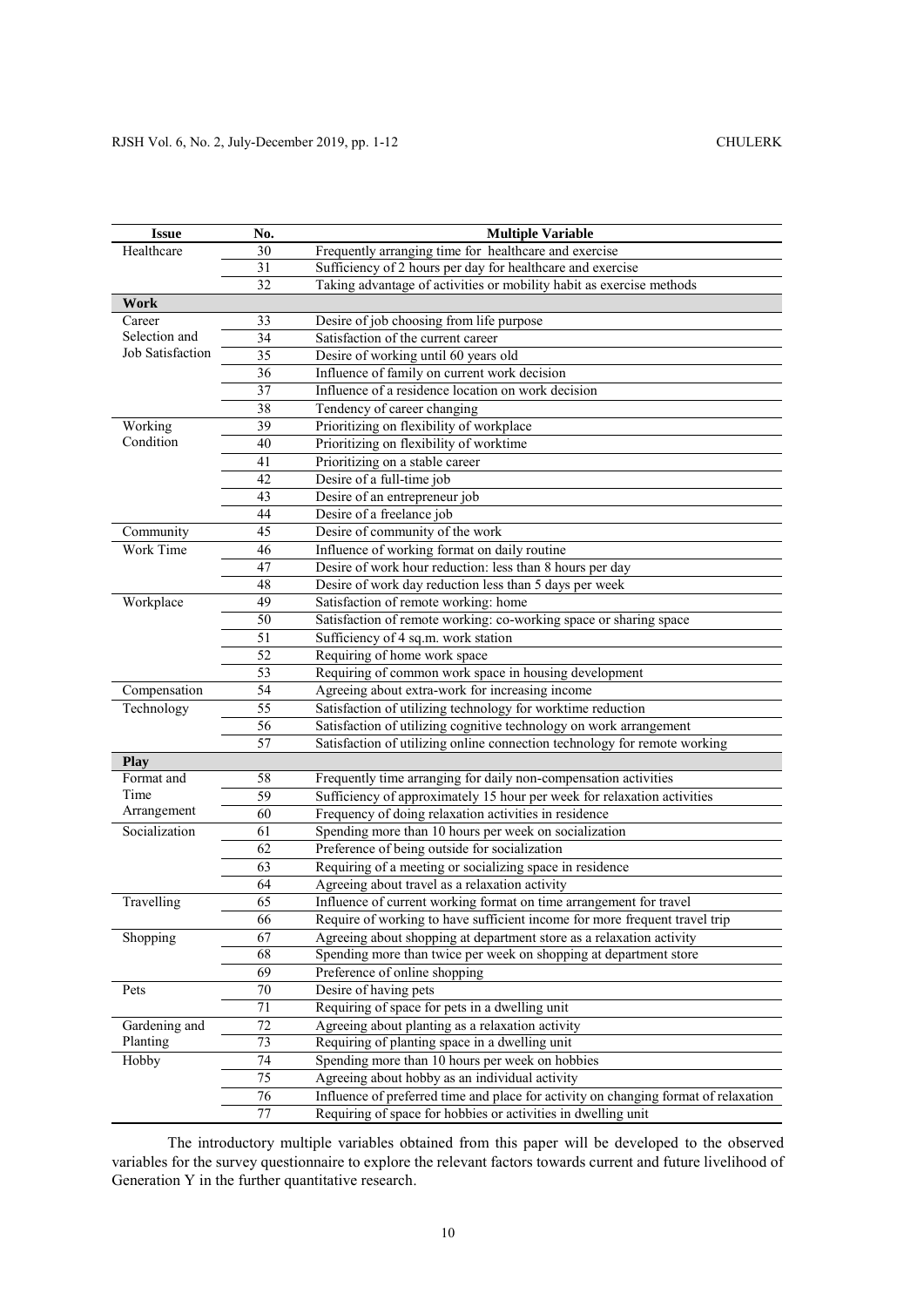Since the variation of Live-Work-Play in the future seems to be arduous to prospect due to the rapid transition in this era. In the past, the change was noticeable in a century, but nowadays something occurs much more rapidly. Therefore, the upcoming things in the world need to be highly flexible in order to support all all-time change of people. Nevertheless, as mentioned, the fundamental lifestyle in the present of Generation Y, the future might be in the same direction. The sense of hedonism and independence of Generation Y will be along with them for long, this can be used as the guideline of further consideration for the living tendency of Generation Y in the future.

The outcome of this paper will be utilized as the preliminary guideline for the further research to better understand the distinct lifestyle and behaviour of the group of people in the future. Then, it will approach to the forecast of the next 30-year livelihood of the Bangkok Generation Y and lead to the longterm planning and developing living of the major group of population to be liveable with well-being in the future.

# **7. Acknowledgement**

I would like to express my gratitude to the interview participants for giving me the time and interesting information as an initial guideline for my research from this interview.

### **8. References**

- Beck, R. J., Rowan, R., & Teasdale, P. (1974). The Evaluation of Family Satisfaction with the Design of the Stacked Maisonette. In Environmental Design Research Association (EDRA) (Ed.), *Methods and Measures* (pp. 297-319). USA: Pennsylvania State University
- Belfatvibe. (2015). "*Eventbrite and Harris Poll Find Baby Boomers Share the "Live More" Mentality with Millennials*". Retrieved from [https://www.eventbrite.com/blog/press/press-releases/eventbrite-and](https://www.eventbrite.com/blog/press/press-releases/eventbrite-and-harris-poll-find-baby-boomers-share-the-live-more-mentality-with-millennials/)[harris-poll-find-baby-boomers-share-the-live-more-mentality-with-millennials/](https://www.eventbrite.com/blog/press/press-releases/eventbrite-and-harris-poll-find-baby-boomers-share-the-live-more-mentality-with-millennials/)
- Bergh, J. V., & Behrer, M. (2011). *How cool brands stay hot: branding to generation*. UK: Kagan Page.
- CBRE. (2016). *Asia Pacific Millennials Framing New Regional Lifestyle Trends*. Retrieved from https://www.cbre.co.th/th/News/Article/Asia-Pacific-Millennials-Framing-New-Regional-Lifestyle-Trends
- CBRE. (2017). *The future of corporate real estate: How technology will shape the next decade*. Retrieved from https://www.cbre.us/research-and-reports/asia-pacific-major-report-the-future-of-corporatereal-estate-how-technology-will-shape-the-next-decade-march-2017
- Dan, B. (2008). *The Blue Zones: Lessons for Living Longer from the People Who've Lived the Longest*. USA: National Geographic Society.
- Department of Provincial Administration. (2016). *Statistic Information: Thai Population Categorized by Age 2016.* Retrieved from http://stat.bora.dopa.go.th/new\_stat/webPage/statByAge.php
- Dickey, J., & Sullivan, J. (2007). Generational Shift in Media Habits. *MediaWeek*, *17*(7), 10.
- Donnelly, A. (2008). Playing to the Digital Generation. *Marketing, 16*, 19-20.
- Economic Intelligence Center. (2014). *Insight Capturing Thai Gen Y consumers*. Bangkok: Author.
- Eisner, S. P. (2005). Managing Generation Y.S.A.M. *Advanced Management Journal*, *70*(4), 4-16.
- Foundation of Thai Gerontology Research and Development Institute (TGRI). (2016). *Situation of the Thai Elderly 2015*. Bangkok: Athor.
- Frontier Group. (2012). *Transportation and the New Generation: Why Young People Are Driving Less and What It Means for Transportation Policy*. Retrieved from https://uspirg.org/sites/pirg/files/reports/Transportation%20&%20the%20New%20Generation%20 vUS\_0.pdf
- García, H., Miralles, F., & Cleary, H. (2018). *Ikigai: The Japanese secret to a long and happy life*. Waterville, ME, USA: Thorndike Press.
- Gerritsen, A. (2008). *Millennials: The New Brand of Creatives*. Retrieved from http://www.youtube.com/watch?gl=GB&hl=en-GB&v=SI91WDbYRbw
- Goldman Sachs Group. (2017). *Millenials Coming of Age*. Retrieved from <https://www.goldmansachs.com/insights/archive/millennials/>